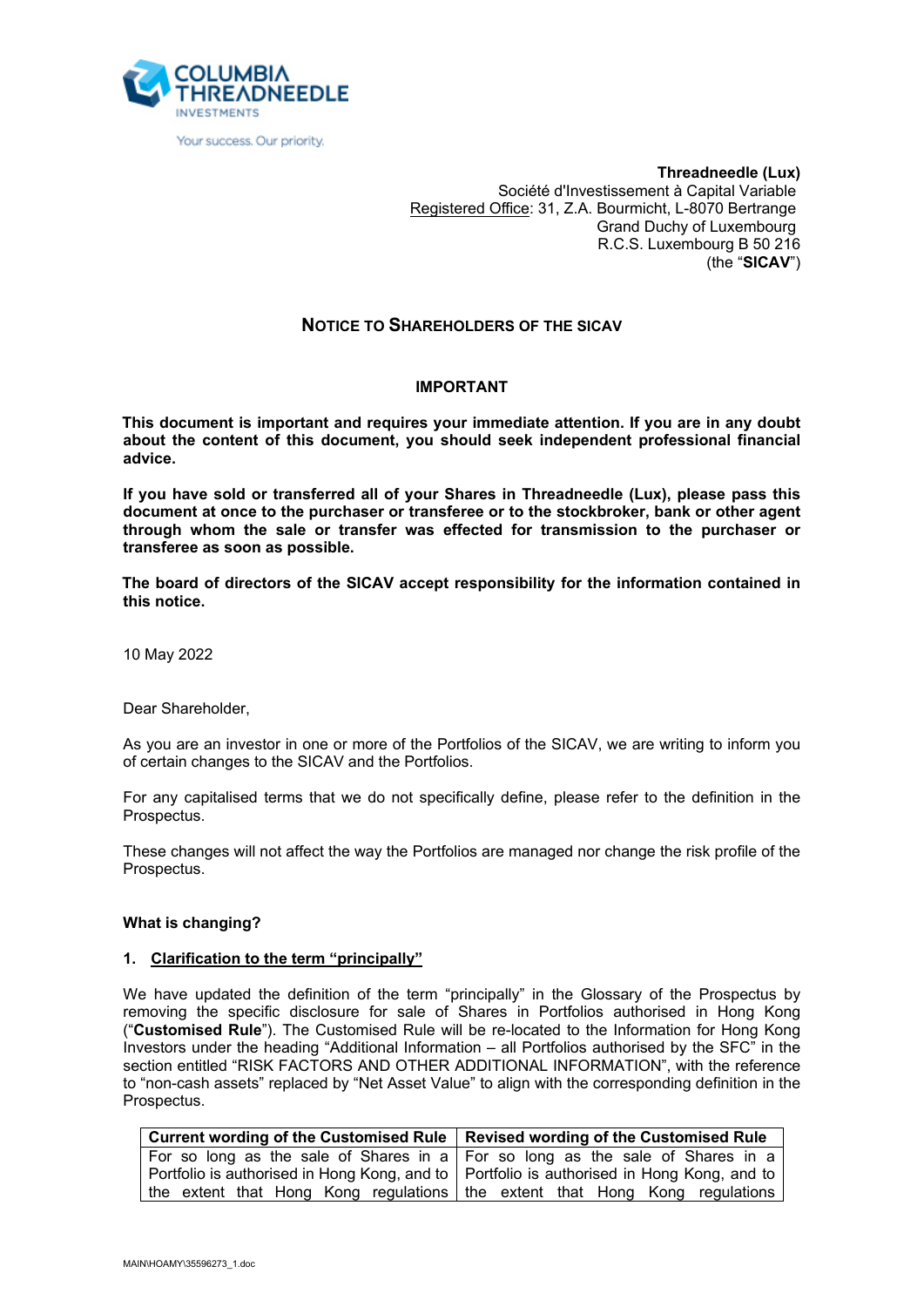continue to so require, "principally" in such a Portfolios investment objective shall be interpreted to mean that not less than two thirds of the Portfolio's non-cash assets are invested according to the geographic, sector or other focus indicated by the name of the Portfolio continue to so require, "principally" in such a Portfolio's investment objective shall be interpreted to mean that not less than two thirds of the Portfolio's Net Asset Value are invested according to the geographic, sector or other focus in relation to which the term "principally" is used.

## **2. Change of address of Columbia Management Investment Advisers, LLC**

With effect from 19 July 2021, Columbia Management Investment Advisers, LLC has moved its offices from "225 Franklin Street, Boston, MA 02110, United States" to "290 Congress Street, Boston, MA 02210, United States".

### **3. Removal of abridged annual and semi-annual reports**

The Directors have decided not to make available abridged versions of the annual reports and semi-annual reports with effect from November 2021. For the avoidance of doubt, there will be no change to the arrangement of full annual report and financial statements of the SICAV and the Portfolios.

### **4. Other enhancement and miscellaneous updates**

The Hong Kong offering documents will also be updated to contain other enhancement of disclosures and miscellaneous updates, including but not limited to the addition of latest ongoing charges figures and past performance information. Please refer to the Hong Kong offering documents for further details.

### **What do I need to do?**

You do not need to do anything as a result of this change, which does not result in a change to the way in which the Portfolios are managed. Shareholders who are unsure of the impact of the relevant changes should consult their professional advisor.

## **What can I do if I disagree with the change?**

Shareholders who disagree with such changes may redeem their Shares in the Portfolios, or switch their Shares into Shares of an alternative Portfolio of the SICAV which is authorised by the SFC in Hong Kong. The SFC's authorisation is not a recommendation or endorsement of the SICAV or its Portfolios nor does it guarantee the commercial merits of the SICAV or its Portfolios or their performance. It does not mean the SICAV or its Portfolios are suitable for all investors nor is it an endorsement of the suitability of the SICAV or its Portfolios for any particular investor or class of investors. Please refer to the Hong Kong offering documents of the SICAV and its Portfolios for further details. If Shareholders take no action, they will retain their Shares in the Portfolio after the changes become effective.

### **Will there be an impact on the fees I pay?**

No, these changes will not affect the fees you pay. Columbia Threadneedle will cover any costs related to these changes.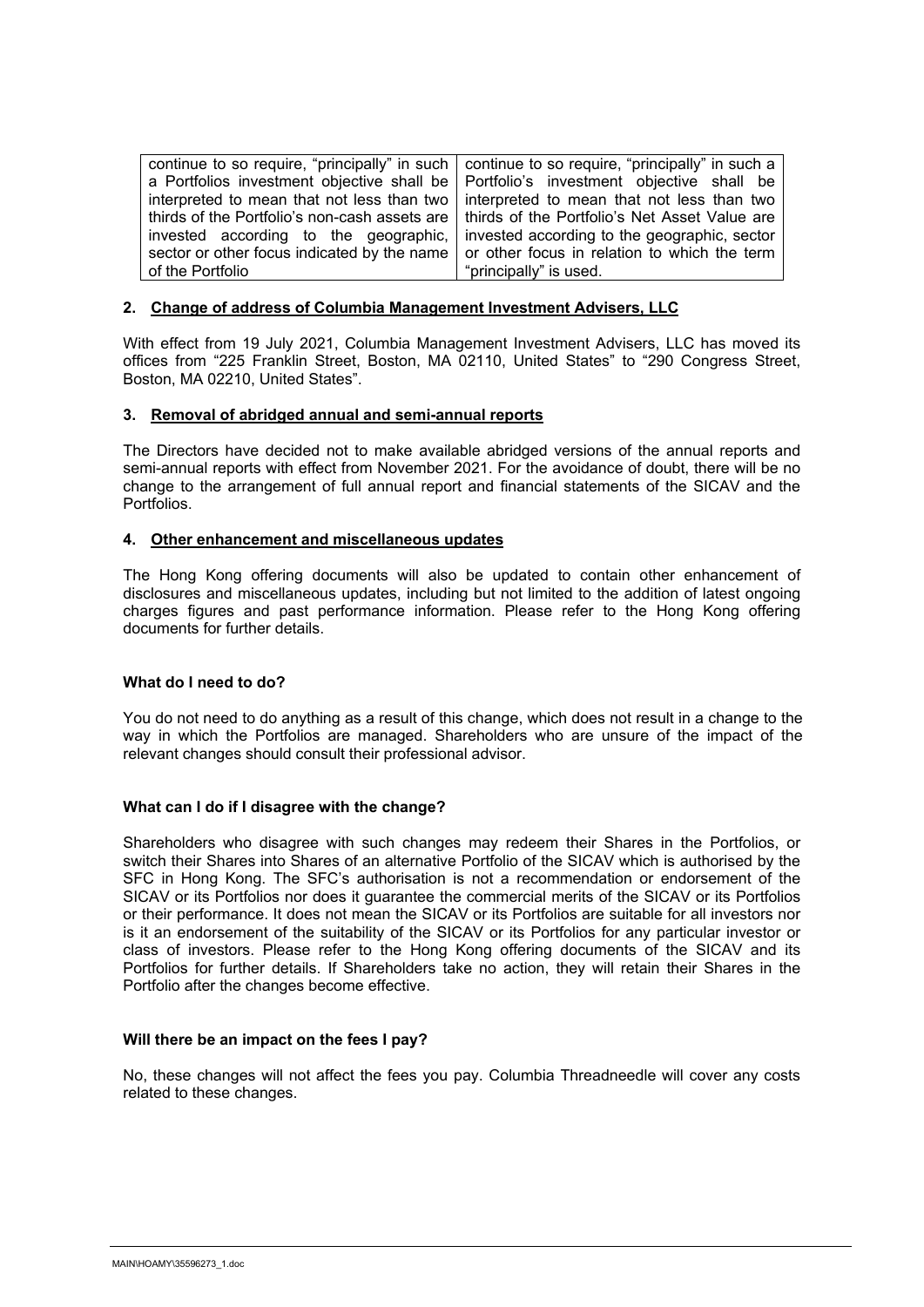## **Prospectus update**

For more information on the above changes, please refer to the updated version of the Hong Kong offering documents which will reflect the amendments detailed above and will be available at the office of the Hong Kong Representative and on the website www.columbiathreadneedle.com in due course. Please note that this website has not been reviewed by the SFC. The website is not specifically directed to Hong Kong residents and may contain information with respect to non-SFC authorised funds of the SICAV which are not available for public offer in Hong Kong.

Should you have any questions on this notice, please contact the Hong Kong Representative, HSBC Institutional Trust Services (Asia) Limited, at 1 Queen's Road Central, Hong Kong, Attention: SIFS Investor Services, tel: (852) 3663 5500, fax: (852) 3409 2697. Alternatively, for further assistance, please contact your financial adviser.

Yours faithfully

The Board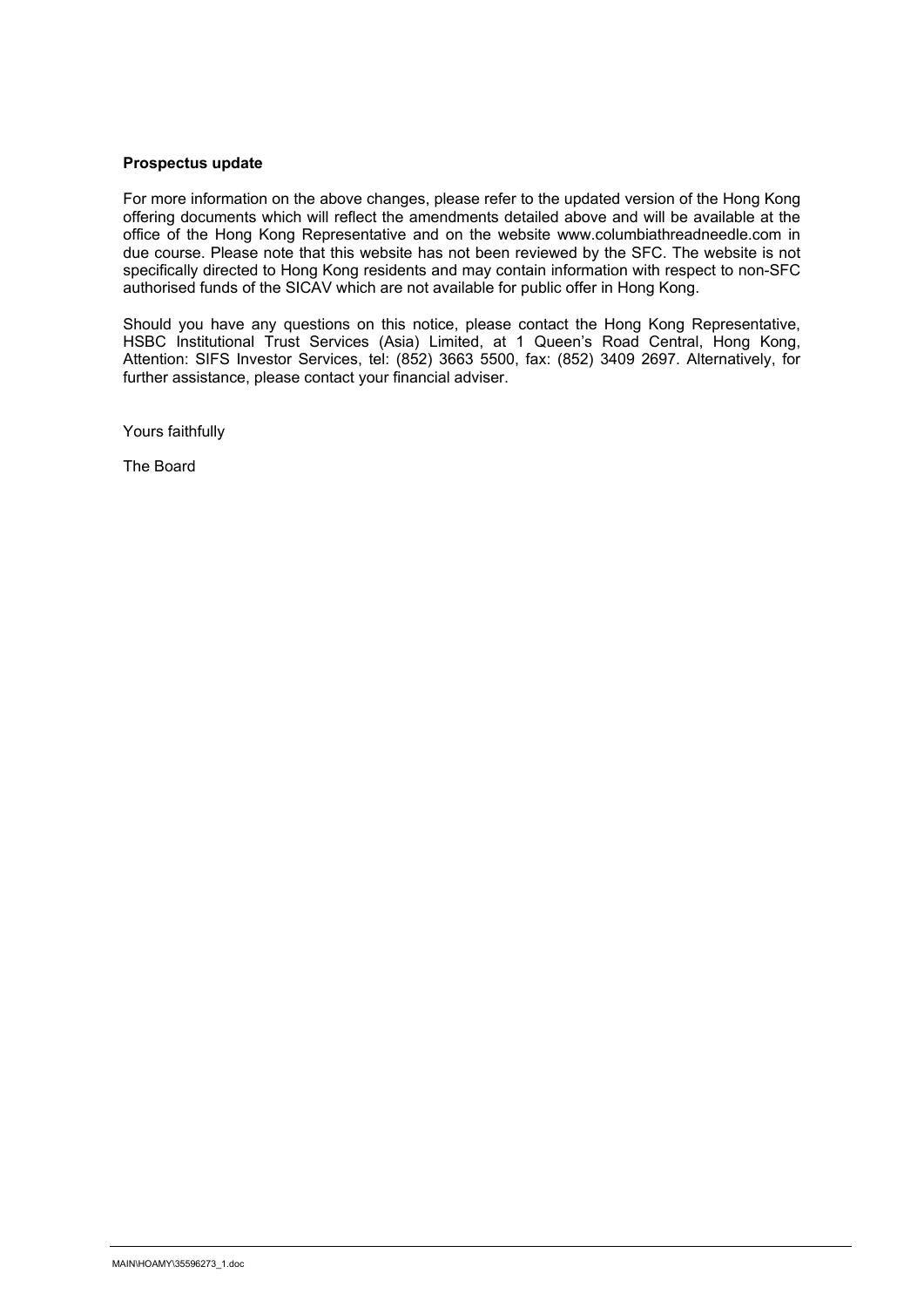

Your success. Our priority.

天利(盧森堡) Société d'Investissement à Capital Variable 註冊辦事處: 31, Z.A. Bourmicht, L-8070 Bertrange Grand Duchy of Luxembourg R.C.S. Luxembourg B 50 216 (「**SICAV**"」)

# 致 **SICAV** 股東的通知書

## 重要事項

此乃重要文件,務須閣下即時垂注。如閣下對本文件的內容有任何疑問,應尋求獨立專業財務意 見。

如閣下已出售或轉讓閣下於天利(盧森堡)的全部股份,請立即將本文件交予買方或承讓人,或經 手出售或轉讓的股票經紀、銀行或其他代理人,以便盡快轉交買方或承讓人。

# **SICAV** 董事會願就本通知書所載資料承擔責任。

親愛的股東:

由於閣下為 SICAV 一個或多個組合基金的投資者,我們現致函通知閣下,SICAV 及組合基金將作 出若干更改。

任何詞彙如未有特別界定,請參閱說明書內的定義。

此等更改不會影響組合基金的管理方式或改變說明書的風險概況。

# 更改的內容是甚麼?

### **1.** 澄清「主要」一詞

我們已更新說明書的詞彙中「主要」一詞的定義,將有關組合基金的股份獲認可在香港出售之披露 删去(「訂製化規則」)。訂製化規則將重新載於香港投資者資訊中標題「風險因素及其他額外資 料」內標題「額外資料 – 所有獲證監會認可的組合基金」項下,有關「非現金資產」的提述將由 「資產淨值」代替以與在說明書中的相應定義符合一致。

| 訂製化規則目前的措辭用字        | 訂製化規則經修訂的措辭用字       |
|---------------------|---------------------|
| 只要組合基金的股份獲認可在香港出售,以 | 只要組合基金的股份獲認可在香港出售,以 |
| 及在香港法規繼續有所規定之情況下,有關 | 及在香港法規繼續有所規定之情況下,有關 |
| 組合基金的投資目標中之「主要」應詮釋解 | 組合基金的投資目標中之「主要」應詮釋解 |
| 作該組合基金有不少於三分之二的非現金資 | 作該組合基金有不少於三分之二的資產淨值 |
| 產乃根據該組合基金的名稱所指明的地域、 | 乃根據使用「主要」一詞所涉及的地域、行 |
| 行業或其他焦點而予以投資        | 業或其他焦點而予以投資         |

## **2.** 更改 **Columbia Management Investment Advisers, LLC** 的地址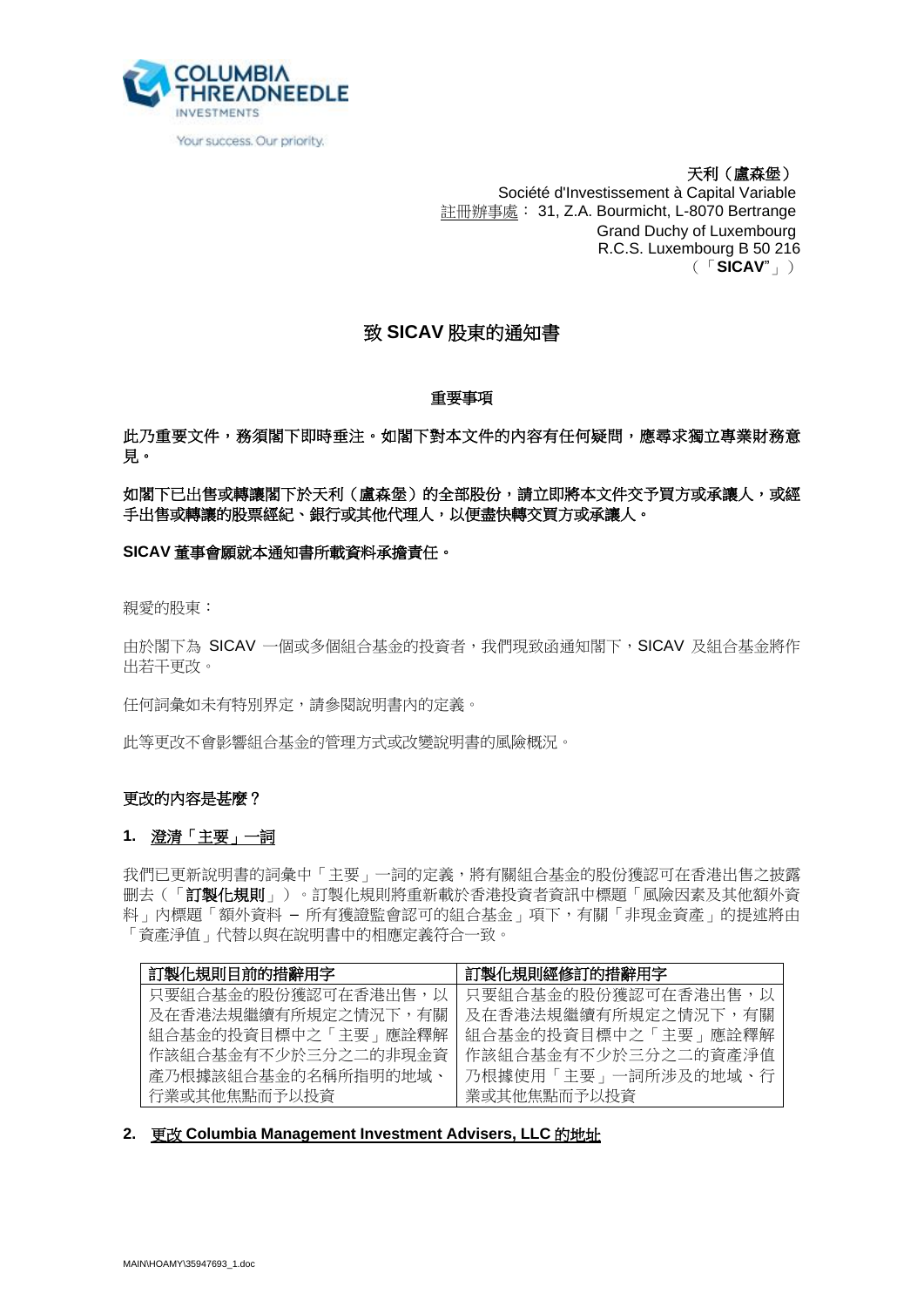由 2021 年 7 月 19 起, Columbia Management Investment Advisers, LLC 已將其辦事處由「225 Franklin Street, Boston, MA 02110, United States」遷至「290 Congress Street, Boston, MA 02210, United States"」。

## **3.** 删去簡略版的年報及半年度報告

董事已決定由 2021 年 11 月起不再提供簡略版的年報及半年度報告。為免產生疑問, SICAV 及組合基金的完整年報及財務報表的安排將無任何變更。

### **4.** 其他加強及雜項更新

香港銷售文件亦將予更新以載入其他加強披露及雜項更新,包括但不限於新增最新的持續費用數字 及過往表現資料。請參閱香港銷售文件以了解進一步詳情。

## 本人需要採取甚麼行動?

閣下無需因此項更改而採取任何行動,此項更改並不導致組合基金的管理方式有所變更。倘股東不 確定有關更改的影響,應諮詢其專業顧問。

## 倘本人不同意有關更改,本人可以怎麼辦?

倘股東不同意該等更改,可贖回其在組合基金的股份或將其股份轉換為 SICAV 獲香港證監會認可的 另一組合基金的股份。證監會之認可並非對 SICAV 或其組合基金的推薦或認許,亦不是對 SICAV 或其組合基金的商業利弊或其表現作出保證。證監會之認可並不意味 SICAV 或其組合基金適合所有 投資者,亦不是認許 SICAV 或其組合基金適合任何特定投資者或投資者類別。有關進一步詳情,請 參閱 SICAV 及其組合基金的香港銷售文件。若股東不採取任何行動,其將於有關更改生效後把其股 份保留在組合基金內。

# 本人所支付的費用會否有影響?

不會。此等更改不會影響閣下所支付的費用。Columbia Threadneedle 將會支付與此等更改有關的 任何費用。

### 說明書更新

有關上述更改的更多資料,請參閱香港銷售文件的已更新版本,當中將反映上文詳述的修改,並將 於適當時候在香港代表的辦事處及網站 [www.columbiathreadneedle.com](http://www.columbiathreadneedle.com/) 可供索取。請注意,此網 站並未經證監會審閱。該網站並非特定為香港居民而設,並可能載有關於 SICAV 未經證監會認可及 不可供在香港作公開發售的基金的資料。

閣下如對本通知書有任何疑問,請聯絡香港代表 – 滙豐機構信託服務 (亞洲) 有限公司,地址為香 港皇后大道中 1 號 (收件人:SIFS Investor Services);電話:(852) 3663 5500;傳真:(852) 3409 2697。此外,如需進一步協助,請聯絡閣下的財務顧問。

董事會

謹啟